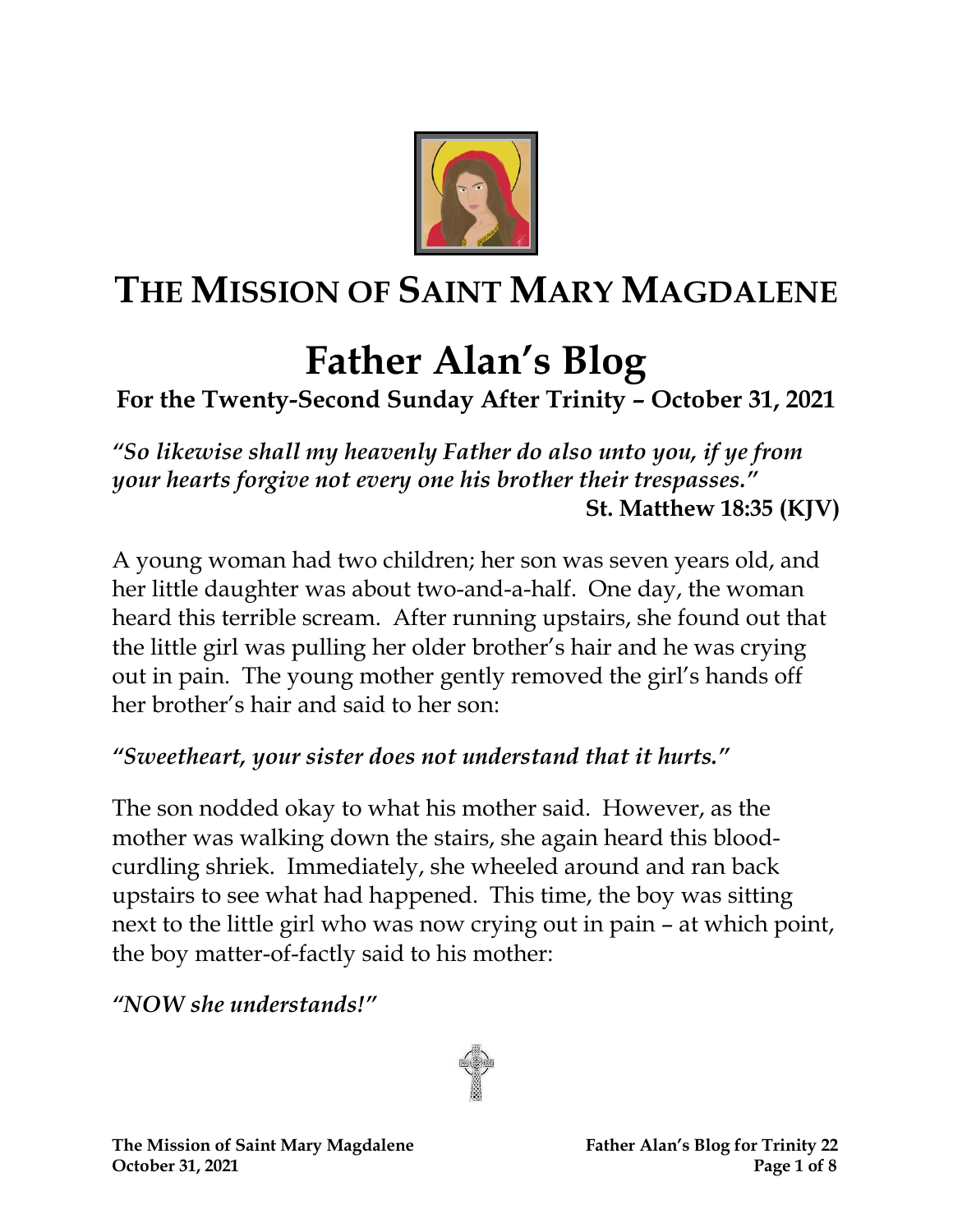During every single worship service found in the 1962 Canadian Book of Common Prayer (BCP) we pray "The Lord's Prayer", wherein we earnestly ask Our Father in heaven to:

*"…forgive us our trespasses…"*.

Nevertheless, there's a catch – a BIG catch – to this humble petition. Extremely easy to say, yet extremely hard to do, it's found in the very next clause:

#### *"As we forgive them that trespass against us…"*.

Forgiving as God forgives us means that we are to sacrifice our right to inflict pain on the one who has pained us:

#### "*As we forgive THEM that trespass against us…"*.

All too often, though, just like the seven-year-old boy in the story above, we want to make sure that the person who has hurt us knows exactly what it is like to be hurt.



In today's Collect, we pray:

#### *"Lord, we beseech Thee to keep Thy household the Church in CONTINUAL GODLINESS* **(or 'HOLINESS')***…"*

because the Church, being the Household of God, needs His:

#### **constant care; and unceasing guidance,**

so that it may be free from all adversaries, and thus enabled, serve Almighty God – as His "divine family" – in all good works.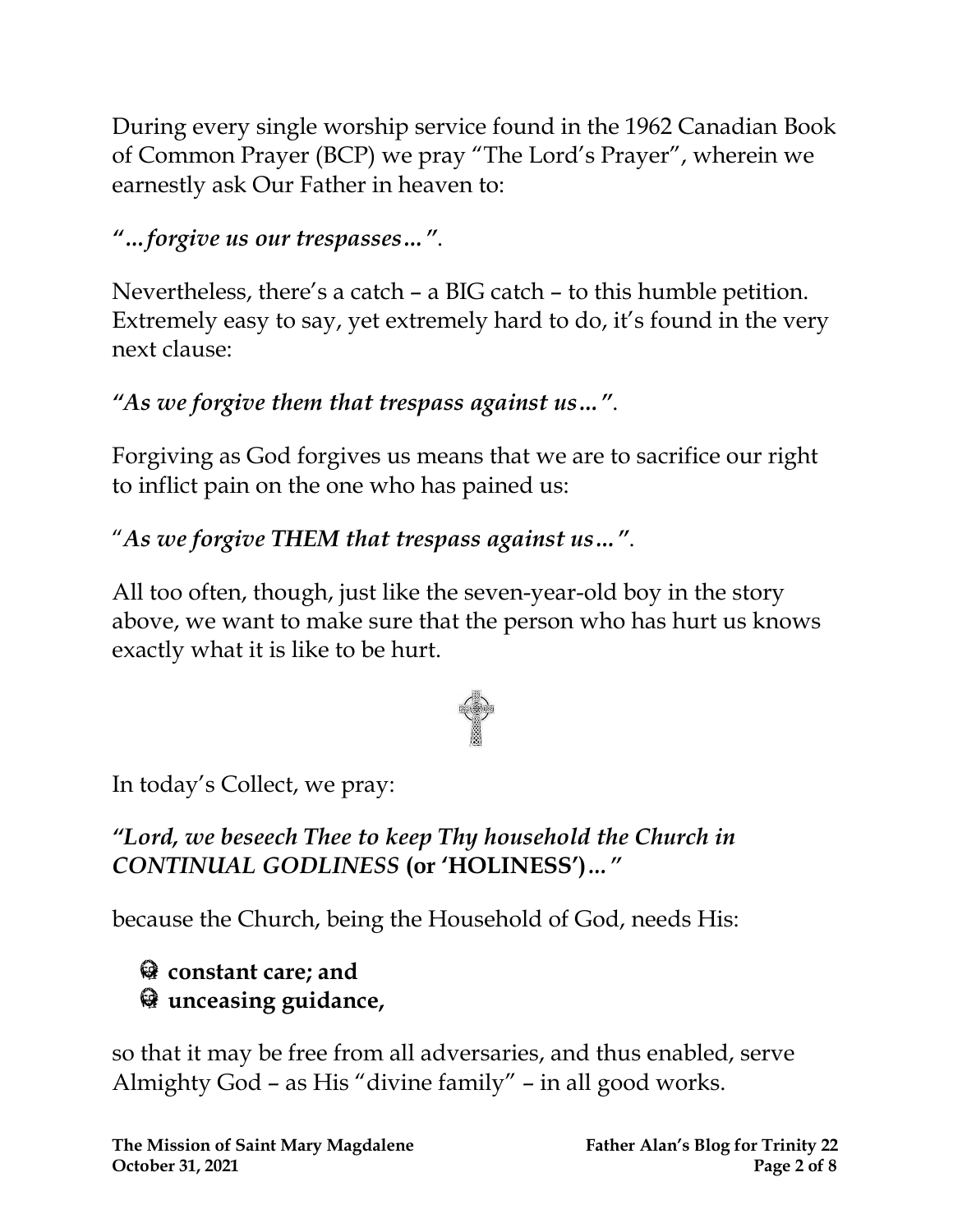As Christians we are taught that:

- **Holy Baptism is the rebirth of a child of God into His divine family; and**
- **Holy Communion is the gathering of that divine family at The Father's table.**

Furthermore, as members of our Heavenly Father's divine family, we confess in both the Apostles' and Nicene Creeds that ours is the "HOLY Catholic Church". (Please note: it is not its members which make the Church holy; rather, it is our Lord and Saviour Jesus Christ Who loved the Church so much that He willingly gave Himself for it, purifying it by the washing of living water in Holy Baptism and by His most-precious Blood at Holy Communion. Thus, as St. Paul testifies in Ephesians 5:27b, the True Church is glorious and will be presented to the Lord Jesus when He returns as:

#### *"…without stain or wrinkle or any other blemish, but holy and blameless."*

Accordingly, we, as members of Christ's "One, Holy, Catholic, and Apostolic Church", are called to become, through the power of the Holy Spirit, holy in our lives – **our ENTIRE lives**.)



Trinity Season, especially, prompts us to grow in holiness as individuals within the household of God. As St. Paul attests in chapter 1, verse 6 of today's Epistle Lesson to the Philippians:

*"…that He who hath begun a good work in you will perform it until the day of Jesus Christ."*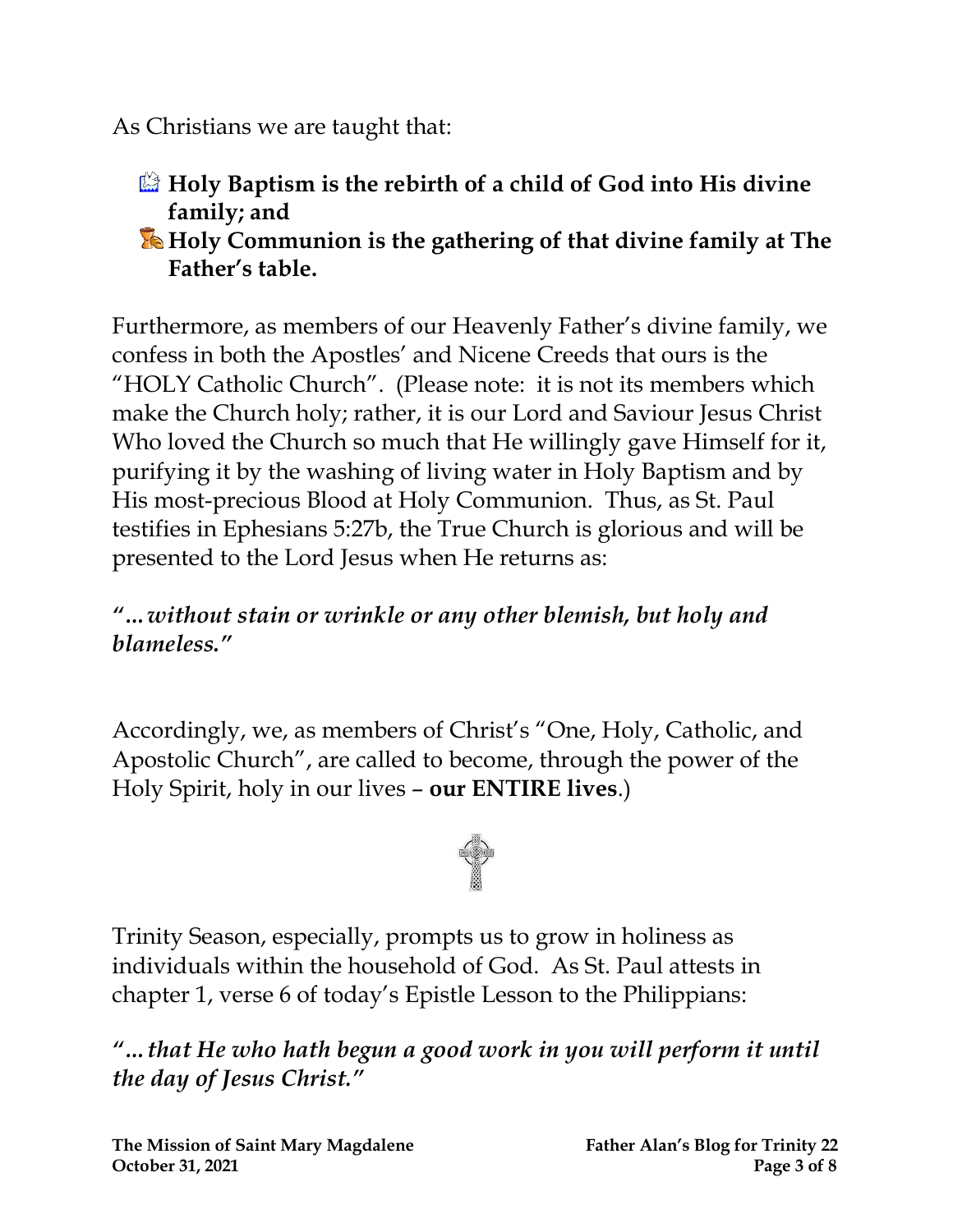Even so, the Church is continually faced with opposition and persecution from without – **and within** – its family. For not only is the Church attacked daily by an unbelieving world on the outside, but she is also constantly assailed by **those on the inside** who do not believe, at all, in the truth of the Christ's Gospel, as contained in God's Holy Scriptures. Thus, in today's Collect we implore God for His protection – for without it and without His enduring presence (His **omnipresence**, if you will), we have no help of ourselves to help ourselves:

#### *"…that through Thy protection it may be free from ALL adversities…"*.

However, we do not ask God's protection for the Church simply so that it will survive, but we must also be, as our Collect entreats:

#### *"…devoutly given to serve Thee in good works, to the glory of Thy Name…"*.

In short, the Church exists for the Glory of God **period**. Likewise, its supreme purpose is that it may devoutly serve Him in all good works. St. James (in chapter 2, verses 14-26 of his General Epistle), writes about the relationship between faith and action (or "good works"), culminating his argument by asserting (in verse 17):

#### *"…faith by itself, if it is not accompanied by action, is dead."*

Thus, a sincere desire to perform "good works" should be our response to God's love for us. In other words, we need to adopt the mindset (or better still, the HEARTSET) of:

#### **After everything that God has done for us, WHAT CAN WE POSSIBLY DO for Him in return?**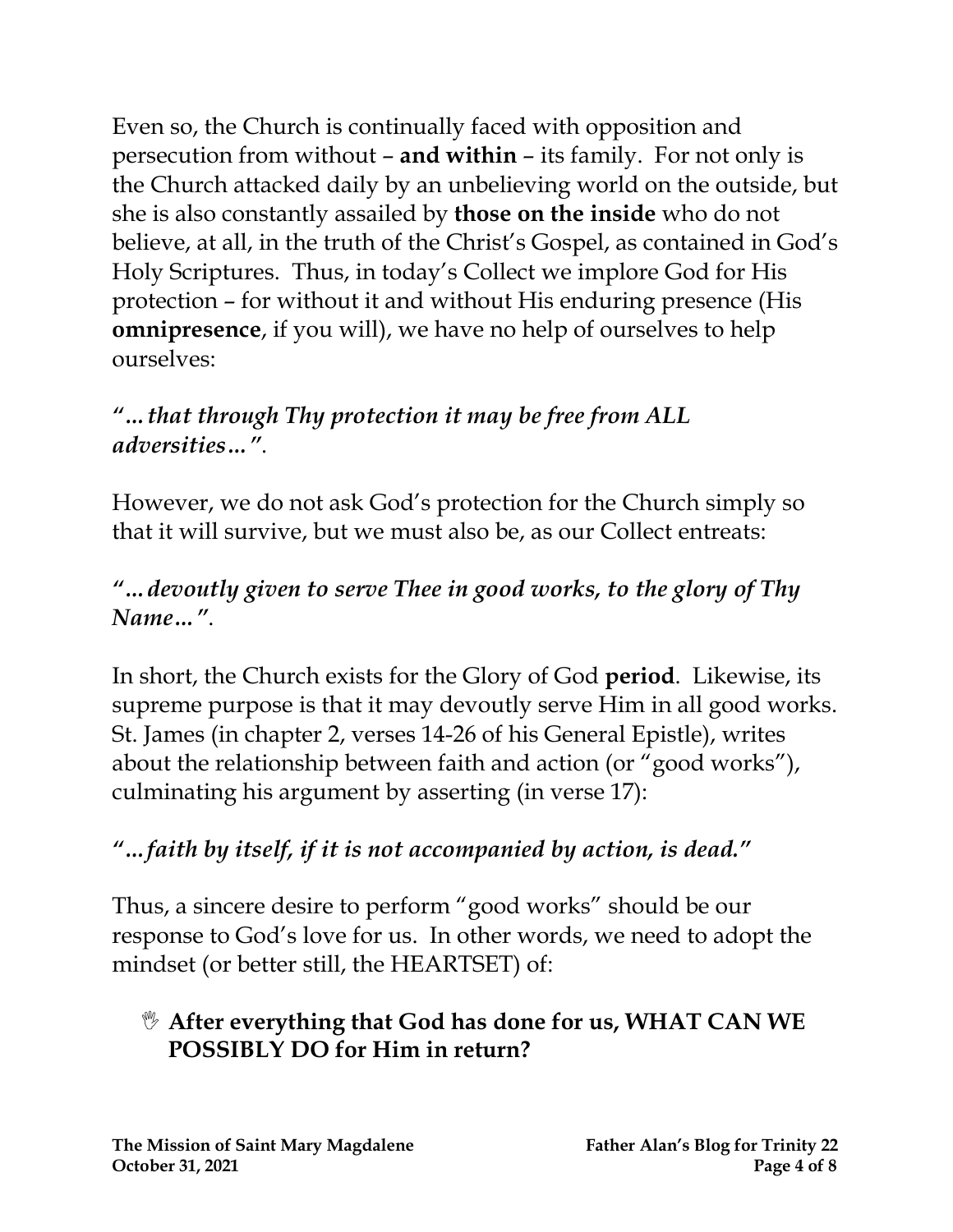This is not news; in fact, St. Paul prays (in verse 11) of today's Epistle Lesson that the church in Philippi may be:

#### *"…filled with the fruit of righteousness that comes through Jesus Christ – to the glory and praise of God."*

Both today's Collect and Epistle Lesson, therefore, should serve as encouragements to us to persevere as members of Christ's Holy Church, the "divine family" of faith.

#### **Perseverance, to the Christian mind, means not being imprisoned by "the world, the flesh, and the devil".**

Hence, we are literally called to refuse to become a prisoner to the devil – and to sin. (Mother Teresa, for example, very much believed that we become "imprisoned" by our possessions in that:

#### **we must spend time and money in taking care of them; we need a place to put them; and so on.**

Therefore, Mother Teresa gave everything she received away, for she refused to become imprisoned by possessions.)

The desire for, and collecting of, possessions are two types of imprisonment with which we all must contend. However, we can also become imprisoned by our hatred of others for the wrongs they have done to us. As a result, we spend way too much:

#### **precious time; and scant physical, emotional, and spiritual resources**

looking for revenge. In seeking our pound of flesh, our mantra thus becomes:

## **"I don't get mad I get even!"**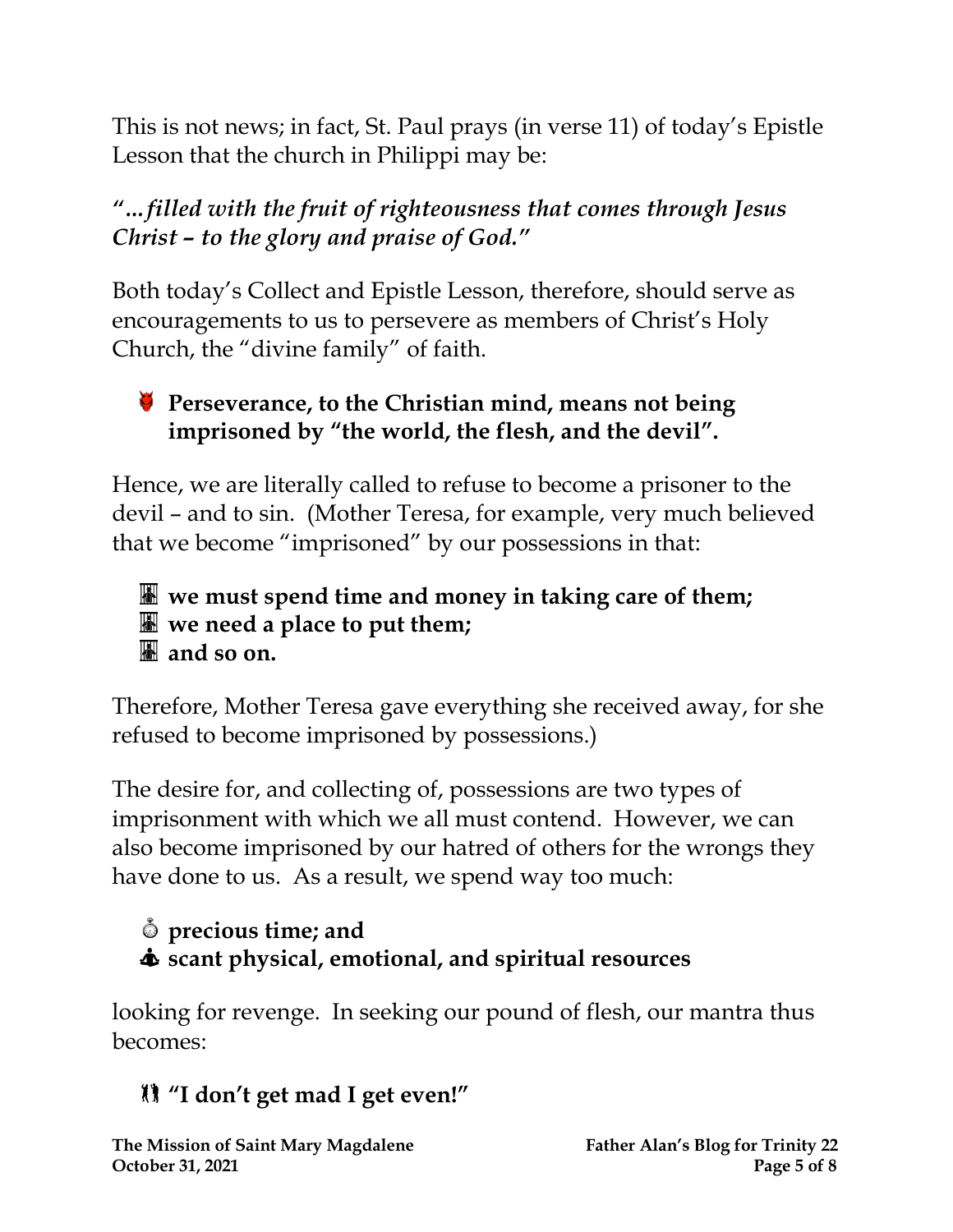(Or, as the wise author of Proverbs 14:10 wrote 3,000+ years ago:

*"The heart knows its own bitterness, and a stranger does not share its joy."*

Three thousand years, and so little has changed.)



In today's Gospel Lesson from St. Matthew 18:21-35, Peter asked Jesus (in verse 21):

*"Master, how many times do I forgive a brother or sister who hurts me? Seven?"*

In commenting on this passage, Max Lucado writes in Chapter 15 of his 1996 book, "In the Grip of Grace":

*"Peter is worried about over-forgiving an offender. The Jewish law stipulated that the wounded forgive three times. Peter is willing to double that and throw in one more for good measure. No doubt he thinks Jesus will be impressed. Jesus isn't. The Master's answer (in verse 22) still stuns us. 'Seven! Hardly! Try seventy times seven.'*

*"If you're pausing to multiply seventy times seven, you're missing the point. Keeping tabs on your mercy, Jesus is saying, is not being merciful. If you're calibrating your grace, you're not being gracious. There should never be a point at which our grace is exhausted."*

And to paraphrase Lucado:

*"Jesus then proceeds to tell His disciples (in verses 23-34) 'The Parable of Unmerciful Servant.' Now, the meaning of this two-part parable is simple (as in 'straightforward', not as in 'easy'), namely:*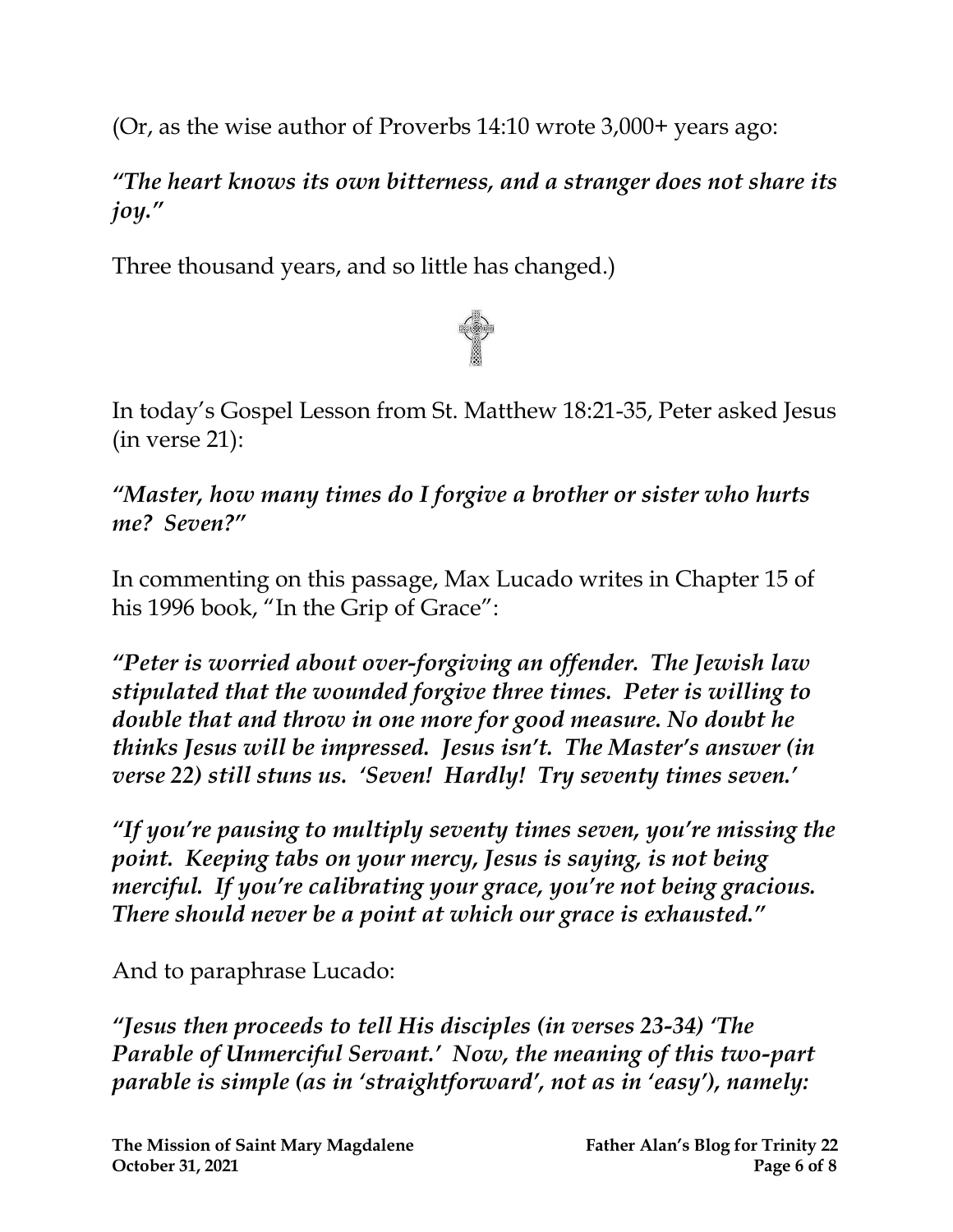**Our debt is far greater than our ability to pay.**

*"Our pockets are empty, and we owe a fortune. We don't need a paycheque; we need a miracle – and God has given us one in His Son Jesus Christ. As St. Paul proclaims in Romans 3:22:*

**'God makes people right with Himself through their faith in Jesus Christ.'** 

*"When we do wrong, our Heavenly Father does not demand reimbursement. The Almighty does not insist on His pound of flesh. In short, the Alpha and the Omega exacts no payment (at least not from us, anyway) because He paid it HIMSELF on the cross."*



#### **And our ability to forgive others is a signal of our awareness of JUST how much God has given to us.**

Before receiving our Lord Jesus Christ's blessed Body and Blood today, let's take a few moments prior to "The General Confession" to reflect upon our relationships with others – because isn't it more than a little bit presumptuous of us to draw near to the "Throne of Grace" if we haven't been gracious in return to the people in our lives?

I mean, how can we even dare to approach a merciful God, if we ourselves have hearts full of bitterness and anger? As children of God, we are called to take care of our relationship problems, to make up with our:

**spouse; relative; or friend,**